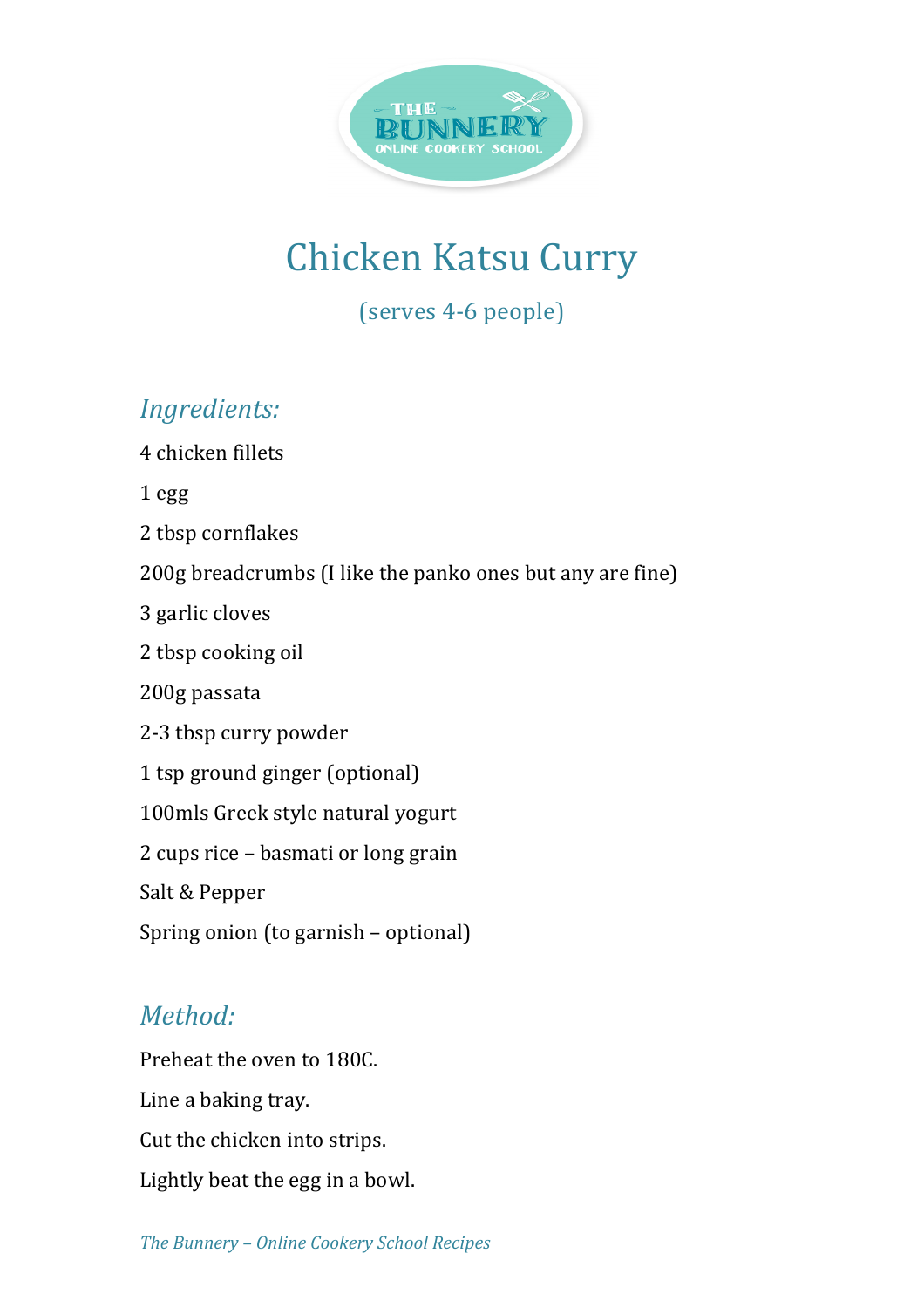

In a separate bowl, crush the cornflakes and then add the breadcrumbs. 

Season the breadcrumb mix with salt and pepper.

Dip the chicken strips into the egg mix and then into the crumb mix.

Place the breaded pieces of chicken onto your lined baking tray so there is just one even layer.

Place into the oven and cook for approximately 15 minutes, or until chicken is cooked through.

While the chicken is cooking put your 2 cups of rice into a pot.

Add 4 cups of boiling water and cover with a lid.

Cook over a medium heat for 10-12 minutes until all water has been absorbed. 

### **Sauce**

Finely chop your garlic and put it into a pot with a spoon of oil.

Cook for 1 minute, being careful not to let the garlic burn.

Add the pasatta and stir through.

Add the curry powder and ginger, and stir again.

If the sauce is too thick, add in a few spoons of water.

Stir through the yogurt and cook over a low heat  $-$  again, add some water to thin the sauce if needed.